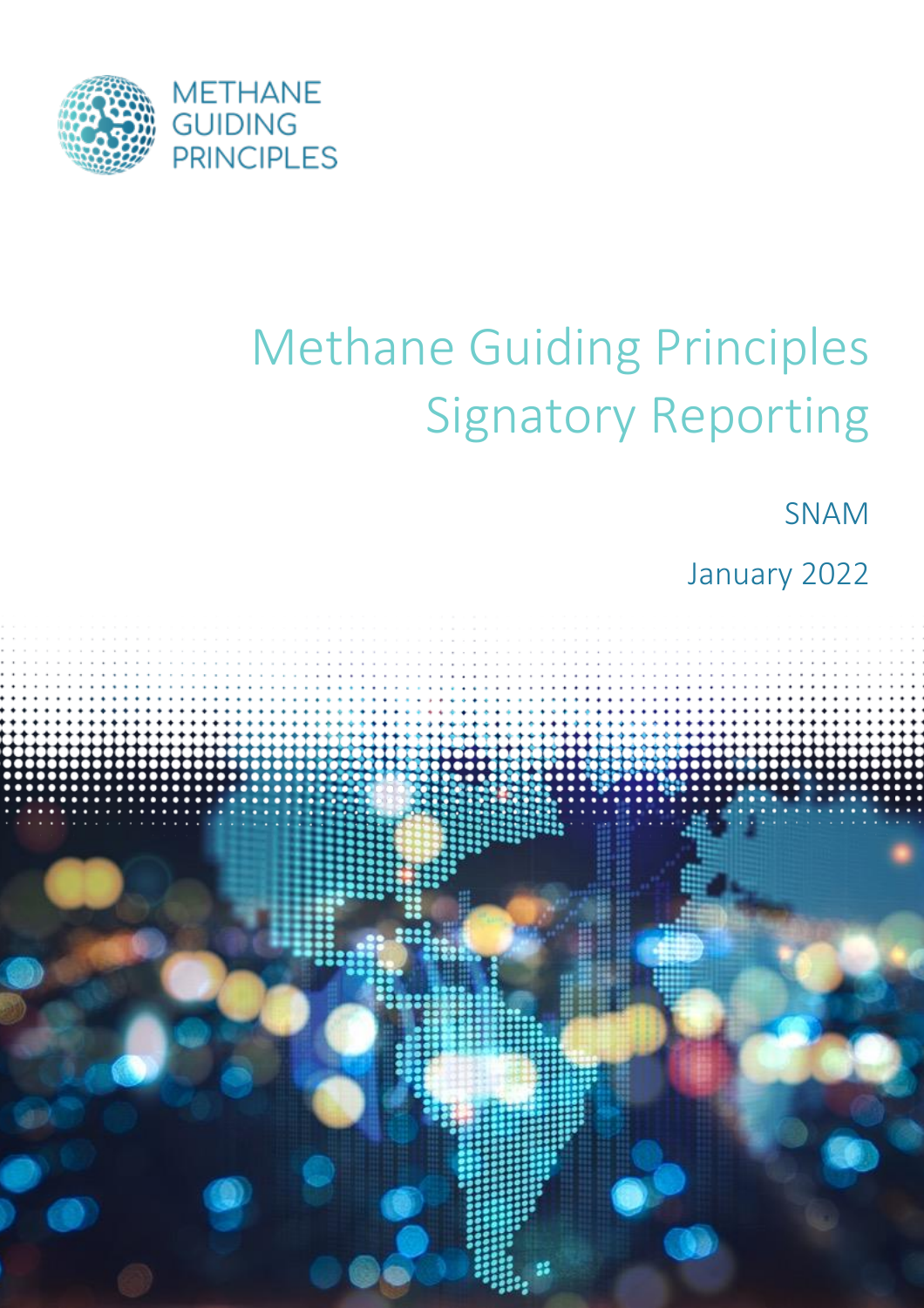

COMPANY: **SNAM**

YEAR OF JOINING METHANE GUIDING PRINCIPLES: **June 2018**

SENIOR REPRESENTATIVE: **Massimo Derchi, Chief Industrial Asset Officer of Snam**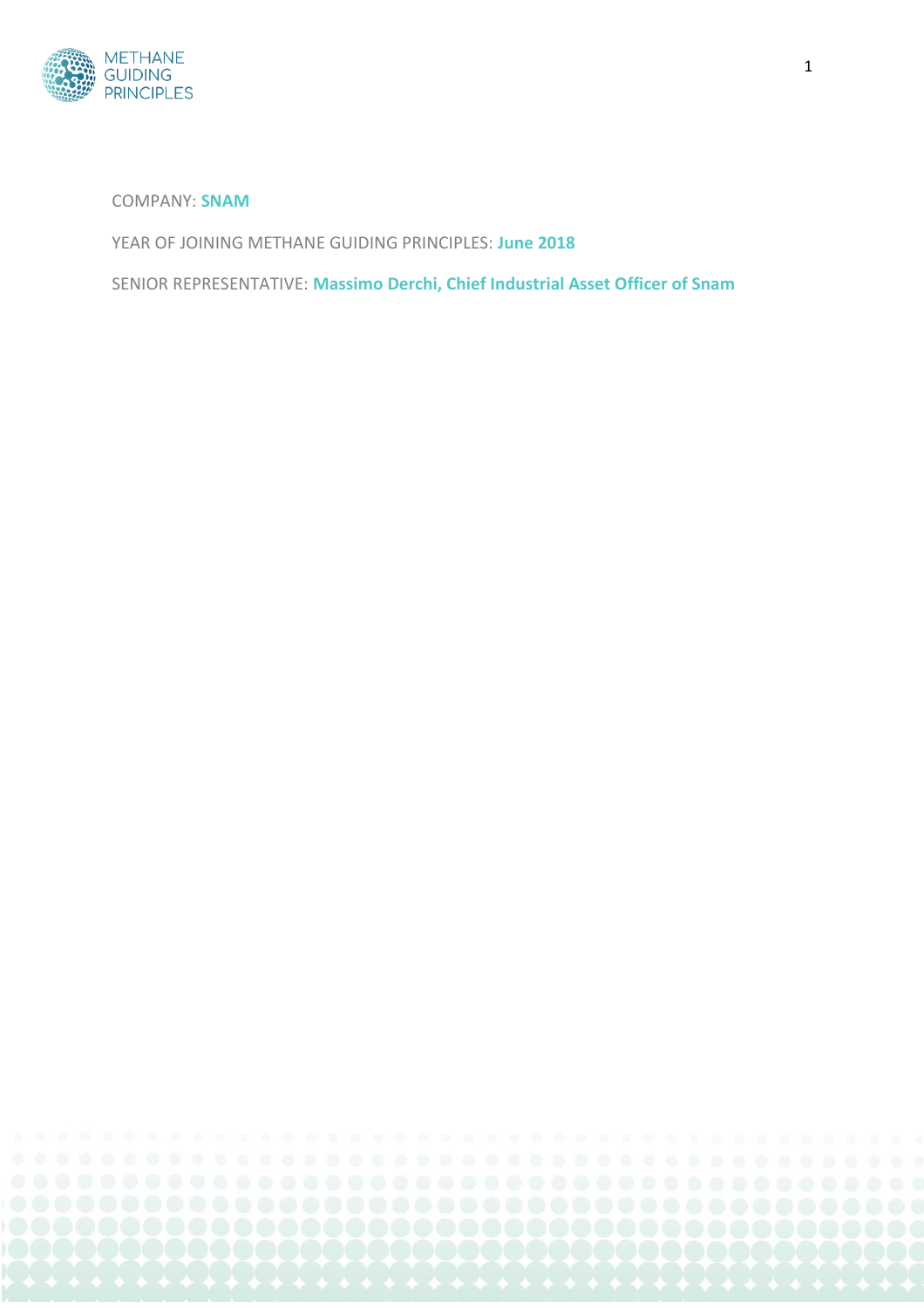

# **Principle One:**

# Continually reduce methane emissions

|                                                                                                                                                                                                                                                                                                                                                                                                                                                                                                                                                                                                                                                                                                                                                                                                                                                                                                                                                                                                                                                                                                                                                                                                                                                                                                                                                                                                                                                                                                                                                                                                                                                                                                                                                                                                                                                                                                                                                                                 | 2022 intended activity                                                                                                                                                                                                                                                                                     |
|---------------------------------------------------------------------------------------------------------------------------------------------------------------------------------------------------------------------------------------------------------------------------------------------------------------------------------------------------------------------------------------------------------------------------------------------------------------------------------------------------------------------------------------------------------------------------------------------------------------------------------------------------------------------------------------------------------------------------------------------------------------------------------------------------------------------------------------------------------------------------------------------------------------------------------------------------------------------------------------------------------------------------------------------------------------------------------------------------------------------------------------------------------------------------------------------------------------------------------------------------------------------------------------------------------------------------------------------------------------------------------------------------------------------------------------------------------------------------------------------------------------------------------------------------------------------------------------------------------------------------------------------------------------------------------------------------------------------------------------------------------------------------------------------------------------------------------------------------------------------------------------------------------------------------------------------------------------------------------|------------------------------------------------------------------------------------------------------------------------------------------------------------------------------------------------------------------------------------------------------------------------------------------------------------|
| Snam has a multi-year programme (2018-2024) to reduce methane<br>emissions for all its businesses (gas transmission, storage and<br>regasification). Some initiatives are described below:<br>• Leak Detection and Repair (LDAR) according to EN 15446 and US<br>EPA's Method 21, implemented on a regular basis from 2020;<br>Use of the gas in-line recompression technology, to recompress gas<br>$\bullet$<br>instead of venting it on the occasion of maintenance or construction<br>works on the gas transportation network;<br>Use of hot-tapping technique for pipeline connections;<br>$\bullet$<br>Pipeline pressure reduction at the lowest possible level on the<br>$\bullet$<br>occasion of maintenance activities or construction works;<br>Recovery of blowdown gas at compressor stations using stationary<br>compressors;<br>Installation/replacement in pressure reducing stations of valves to<br>reduce emissions from the condensate tank of filters (approx. 350<br>stations) and from the blowdown vents (more than 200 stations);<br>Replacement of gate valves with ball valves in compressor stations<br>(station and compressor blowdowns) and in pressure reduction stations<br>(station blowdowns);<br>Conversion of pneumatic controls to compressed air or to<br>$\bullet$<br>electrically controlled devices;<br>Replacement of high-bleed regulating valve control devices with low<br>emission devices in pressure reducing stations.<br>More details can be found in the Methane Guiding Principles (MGP) Best<br>Practice Guide for Transmission, Storage, LNG Terminals and Distribution,<br>where several Snam initiatives are presented as case studies:<br>https://methaneguidingprinciples.org/best-practice-guides/.<br>2021 emission data is not available yet and will be provided later in 2021;<br>in 2020 Snam total methane emissions from operated assets accounted<br>for 34.96 MScm of natural gas (21.968 tons of methane): | Snam will continue<br>implementing its<br>multi-year<br>programme, with a<br>major focus on LDAR.<br>Consequently, Snam<br>emissions in 2022 are<br>expected to decrease<br>in line with the path<br>towards the -55%<br>reduction target by<br>2025 vs 2015. At least<br>a -40% reduction is<br>expected. |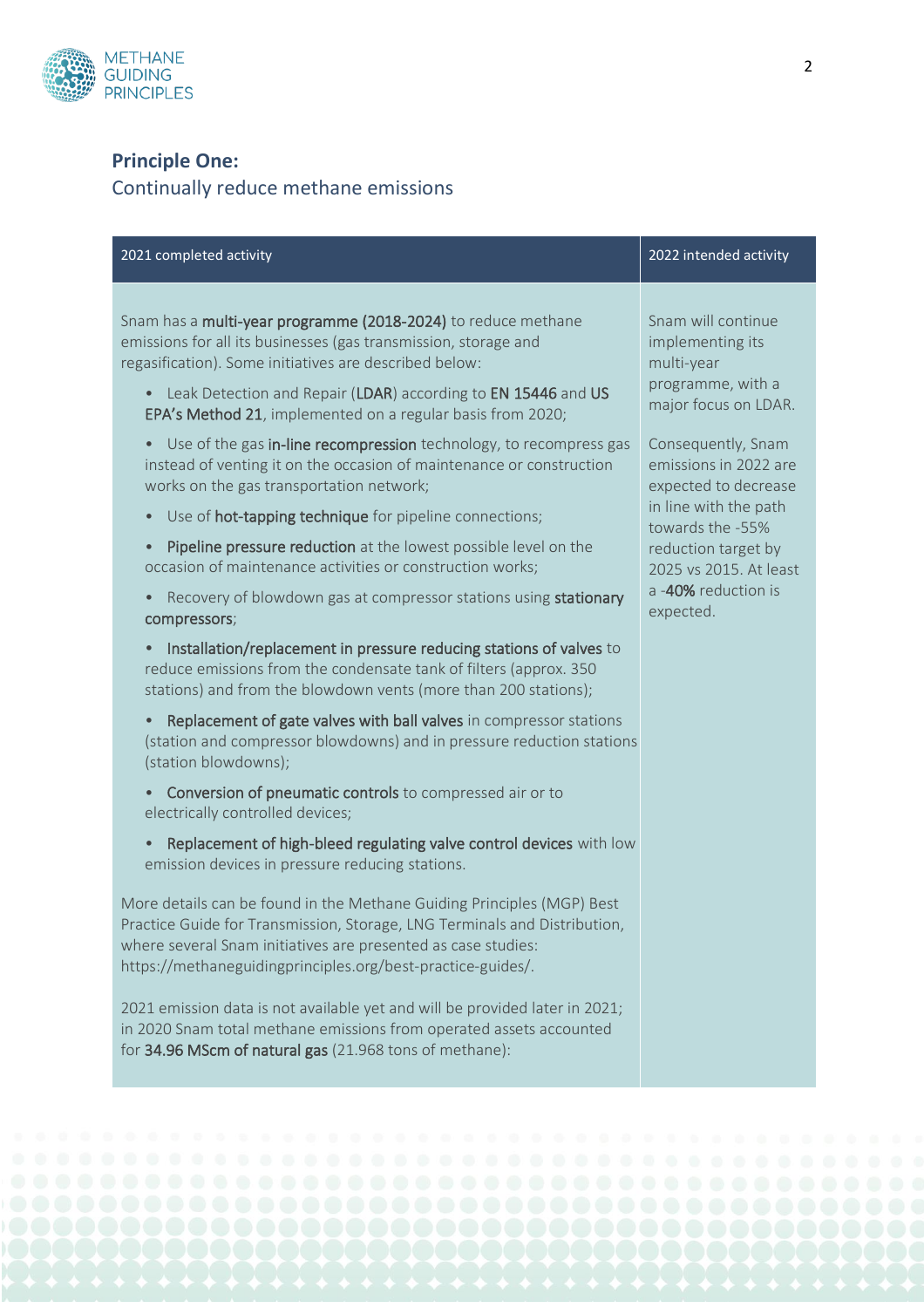

- 28,49 MScm from the transmission system (17.922 tons of methane);
- 5,18 Mscm from storage (3.260 tons of methane);
- 1,29 from Liquefied Natural Gas (LNG) (786 tons of methane).

The emission breakdown by source is:

- Vented emissions: 7,19 MScm (4.503 tons of methane);
- Fugitive emissions: 17,67 MScm (11.115 tons of methane);
- Pneumatic emissions: 9,83 (6.184 tons of methane);
- Unburnt: 0,26 MScm (165 tons of methane).

In 2021 Snam set a new absolute target to reduce total natural gas emissions from operated assets (gas transmission system, Underground Storage (UGS) and LNG) by 55% by 2025 vs 2015, improving the previous target (-45%). This target is more ambitious than both the OGMP 2.0 recommended target (-45% at 2025 vs 2015) and the Global Methane Pledge target (-30% at 2030 vs. 2020). This commitment is also aligned with the Snam overall goal to become Net Zero Carbon by 2040.

In 2020 a reduction of 4.3 MScm of natural gas vs. 2019 was achieved (- 10,9%), while the reduction vs. 2015 (base year) was of 14,8 MScm (- 29,7%), in line with the path towards 2025. These reductions were achieved through the ongoing implementation of the mitigation measures mentioned above.

Snam also has a target to recover every year at least 40% of natural gas that can be potentially emitted from maintenance activities of the transmission system (on average over the last five years), and which is recovered with in-line recompression, hot-tapping, lowering pipeline pressure before venting and recovering blowdown gas with permanent compressors in compressor stations, instead of venting. In 2020 this target was achieved (49% of gas recovered on average over the last five years).

These targets are included, among others, in our ESG scoreboard, which is monitored and reviewed annually.

Please state what specific activities or projects your company has undertaken to reduce methane emissions. Please refer to the previous year's annual MGP reporting where applicable to refer to intended activity. Link to sustainability report where relevant to provide further detail. Describe how the reduction was achieved including description of the asset type, technology type, timeframe. What was the end result? Provide data to support your description e.g. the actual amount of emissions reduction achieved, or the reduction in methane intensity.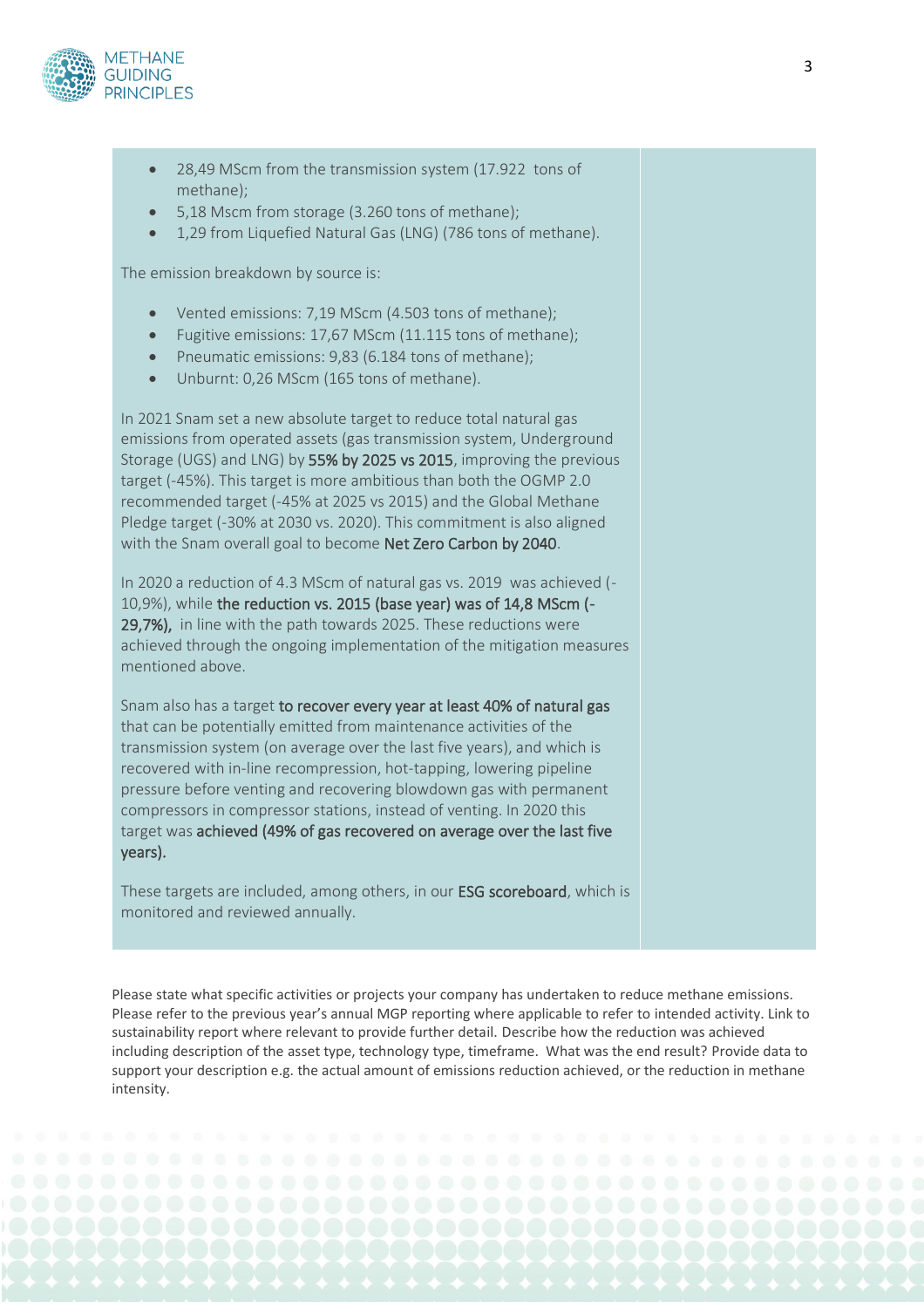

### **Principle Two:**  Advance strong performance across the gas supply chain

Please include answers to the following questions:

- 1. Did you participate in any methane research or plan to do so?
- 2. Did you conduct any outreach on methane management?
- Describe what action you have taken to engage industry players across the value chain to better understand how to achieve robust methane emissions management. Outreach activity could include training sessions, participation in webinars, influencing of NOJV partners, or publication of guidance. Activity could also include commercial incentives or engagement with investors to drive better performance by others.
- Provide details of any outcomes that resulted from your action.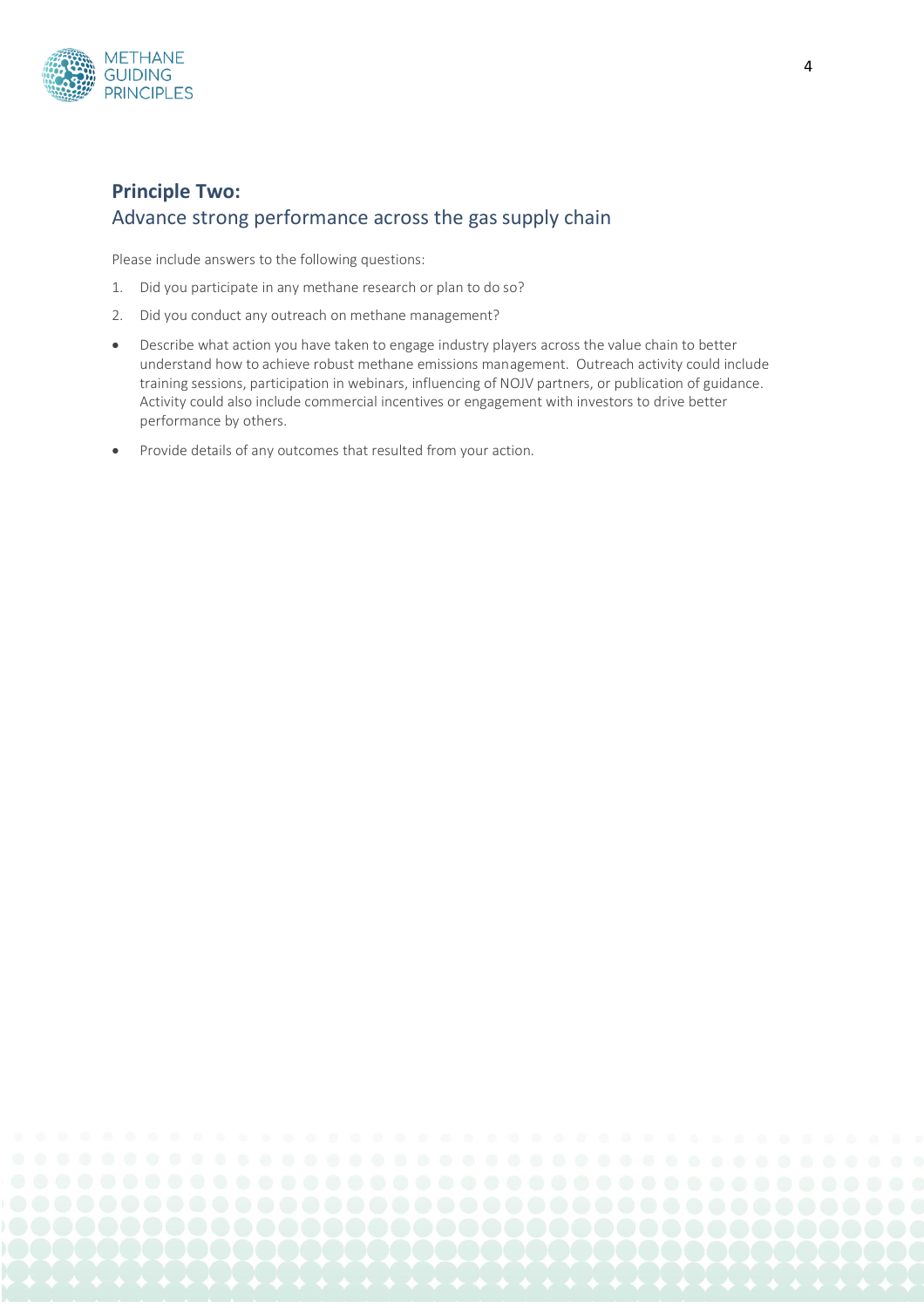

#### 2021 completed activity 2022 intended

In 2021 Snam organized several meetings with its national (OLT and Adriatic LNG) and international affiliates (Terega, Desfa, TAG, GCA, TAP, IUK, ADNOC), to share best practices and methane reduction strategies, and provide guidance for the OGMP 2.0 implementation plan to achieve the Gold Standard.

A special mention was awarded by Snam in the IMEO 2021 Report, for its effort to engage its affiliates to either join OGMP 2.0, or to provide methane emissions data and implemtantation plans to reach the Gold Standard

[\(https://www.unep.org/resources/report/eye-methane-international-methane](https://www.unep.org/resources/report/eye-methane-international-methane-emissions-observatory-2021-report)[emissions-observatory-2021-report\)](https://www.unep.org/resources/report/eye-methane-international-methane-emissions-observatory-2021-report).

In addition, in 2021 Snam has reinforced its commitment to decarbonisation by also setting targets on Scope 3 emissions:

- 46% of emissions from participating companies, fuel and electricity production, business travel and employee commuting by 2030 vis a vis 2019 values;
- 55% tCO2e/M€ capex for suppliers by 2030 vis a vis 2019 values.

To achieve the first target, futher engagement on methane emissions with the Non-Operated Joint Ventures (NOJVs) will be needed.

In 2021 Snam actively participated in the debate on the preparation of the document "Guidelines for an Italian strategy on methane emissions from the natural gas supply chain", a study carried out by the environmental association Friends of the Earth (Amici della Terra) with the support of Environmental Defense Fund Europe (EDF-Europe). This document is the result of direct participation of operators from several segments of the supply chain, technology providers, trade associations, environmental NGOs and relevant institutional players in Italy. The purpose of the document is to encourage an active participation of Italy in the stages of the European legislative process, starting from the measures provided for in the Methane Strategy. The strategy also includes, among other proposals, specific quantitative targets for the upstream, transport and distribution sectors (http://amicidellaterra.it/index.php/studi-eattivita/energia/all4climate2021/269-verso-una-strategia-italiana-per-lariduzione-delle-emissioni-di-metano-della-filiera-del-gas-naturale).

Snam will continue to engage and collaborate with its NOJVs to provide guidance on methane emissions, also in accordance to the data collection requirement of the OGMP 2.0 Framework and the new Scope 3 emission reduction

target.

activity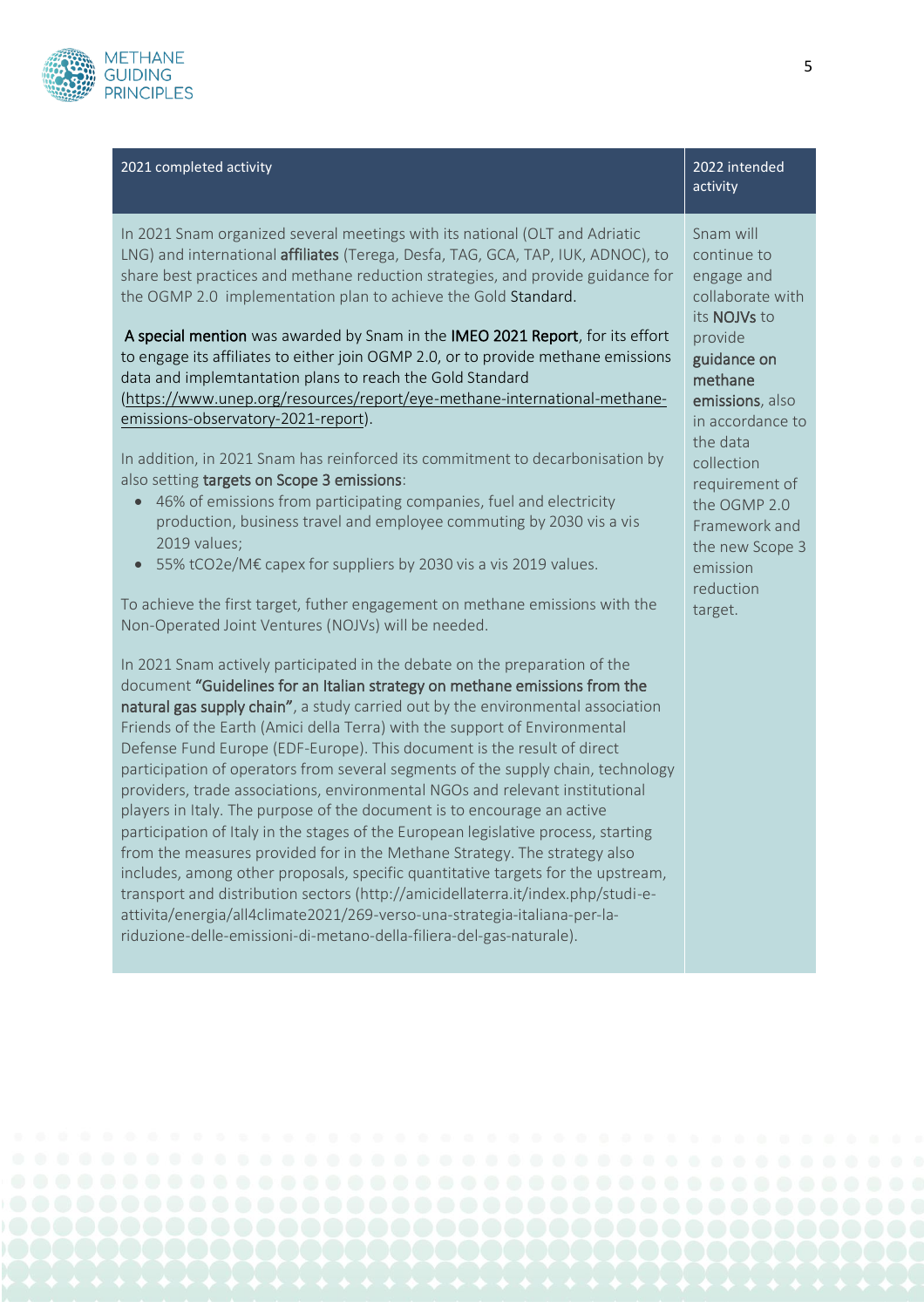

#### **Principle Three:**

#### Improve accuracy of methane emissions data

- Describe action taken to improve methane emissions data collection methodologies. This could be application of new technology at an operated site(s), investment and participation in R&D initiatives, development of monitoring/modelling software, or support to research that improves the accuracy of the quantification of methane emissions.
- Where new technology /software has been piloted or adopted, it is helpful to describe how it works, the reasons it was selected, and how it was deployed. Any data that can be shared to demonstrate improvements is useful.
- How these new methods/technolgies has been adopted into your accounting process if at all.

| 2021 completed activity                                                                                                                                                                                                                                                                                                                                                                                                                                                                                                                                                                                                                                                        | 2022 intended<br>activity                                                                                                                    |
|--------------------------------------------------------------------------------------------------------------------------------------------------------------------------------------------------------------------------------------------------------------------------------------------------------------------------------------------------------------------------------------------------------------------------------------------------------------------------------------------------------------------------------------------------------------------------------------------------------------------------------------------------------------------------------|----------------------------------------------------------------------------------------------------------------------------------------------|
| To determine emissions, Snam developed in the 1990s its own methodology in<br>co-operation with the US-Gas Research Institute and Radian, compliant with the<br>European Marcogaz methodology, developed by the European Gas Industry. This<br>methodology is integrated with a series of personalized emission factors<br>determined through measures taken in the field, on a representative sample of<br>facilities, applying EN 15446 standard. Snam methodology is currently equivalent<br>to a Tier 3 approach, according to IPCC guidelines, and the emission data quality<br>corresponds to a level between 3 and 4, according to the OGMP 2.0 Reporting<br>Framework. | In 2021 Snam<br>will continue<br>implementing<br>an action plan<br>to achieve the<br>gold standard<br>of the OGMP<br>Reporting<br>Framework, |
| In 2021 Snam defined and started implementing an action plan to achieve the<br>gold standard of the Framework, i.e. a path to move to level 4 and 5 of the<br>Framework and in October Snam was awarded with the Gold Standard of the<br>OGMP 2.0 Framework on methane emissions reporting.                                                                                                                                                                                                                                                                                                                                                                                    | i.e. a path to<br>move to level<br>4 and 5 of the<br>Framework, in<br>particular with<br>some tests of                                       |
| Snam, with other European Transmission System Operators (TSOs), is also<br>participating in a GERG project, focused on the analysis of methane emissions<br>quantification methodologies following a top-down approach. A first phase was<br>focussed on a study on the available state-of-the-art technologies, and it was<br>followed by some field tests and analysis of results. The project aims to set an<br>harmonized approach for the application of top-down and bottom-up approaches<br>to reduce uncertainty in methane emissions estimations.                                                                                                                     | top down<br>measurement<br>techingues in<br>its own<br>facilities and<br>measurement<br>campaigns for                                        |
| From 2020 Snam has started a LDAR programme on a regular basis with<br>measurements of all the leaks according to EN 15446 and US EPA's Method 21 in<br>over 1,000 facilities to be completed in four years, hence improving the accuracy<br>of fugitive emissions data.                                                                                                                                                                                                                                                                                                                                                                                                       | pneumatic<br>emissions.                                                                                                                      |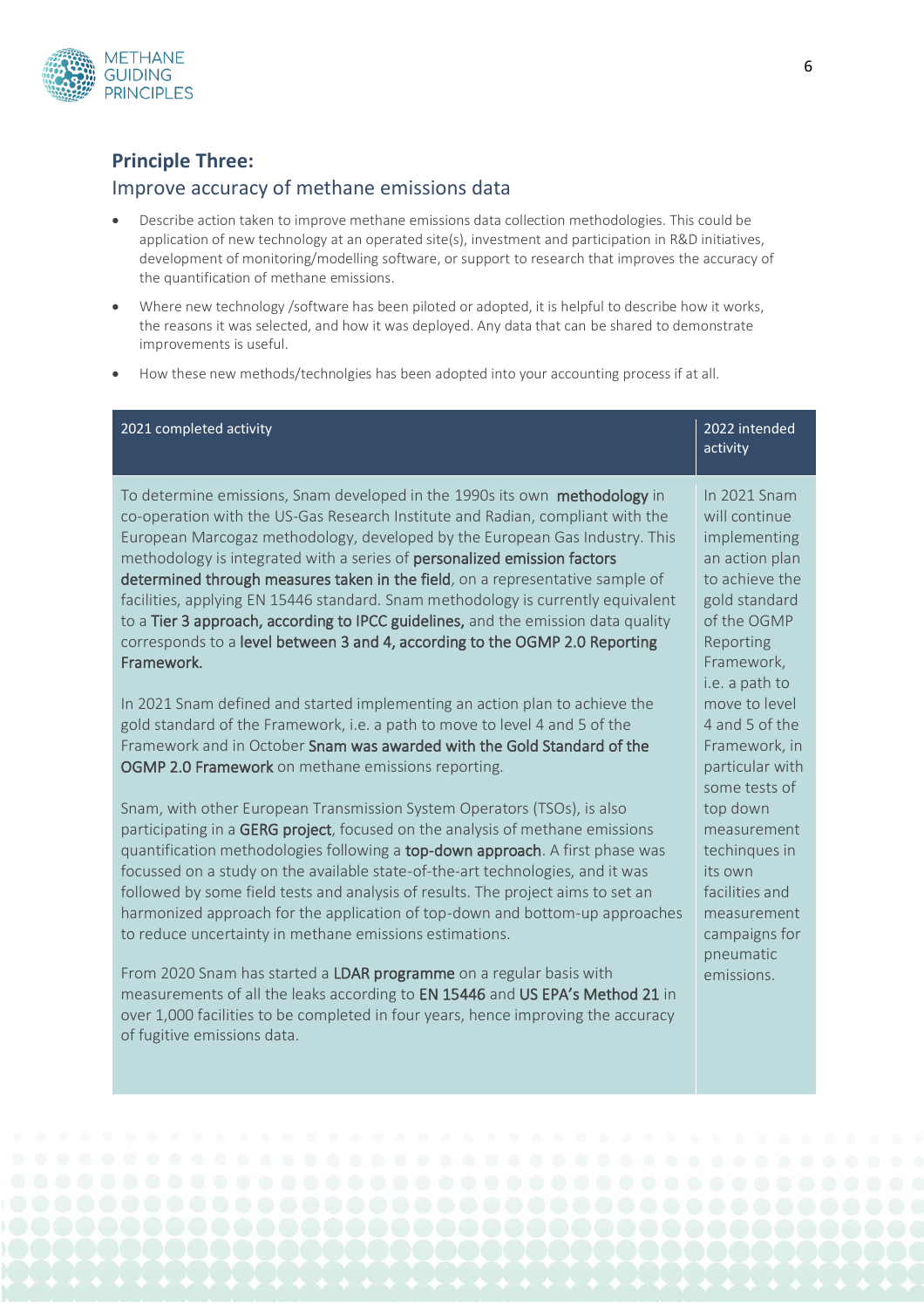

## **Principle Four:**  Advocate sound policy and regulations on methane emissions

Advocacy consists of active participation in legal consultation processes, external policy statements, and direct engagement with government

• Consider providing details on the region or regulation involved, how you undertook your advocacy, others involved, and the outcome.

|                                                   | 2021 completed activity                                                                                                                                                                                                                                                                             | 2022 intended activity                                                                                        |
|---------------------------------------------------|-----------------------------------------------------------------------------------------------------------------------------------------------------------------------------------------------------------------------------------------------------------------------------------------------------|---------------------------------------------------------------------------------------------------------------|
|                                                   | Snam is actively participating in different Working Groups and Task<br>Forces at EU / international level (IGU, Gas Naturally, Marcogaz, GIE,<br>CEN, GERG, just to mention a few).<br>In particular, within GIE and Marcogaz, several reference European gas                                       | Snam will continue its<br>active participation to<br>the international<br>Working Groups and<br>Associations. |
|                                                   | industry documents were developed with Snam support.<br>In 2021 Snam, in coordination with other European TSOs, participated in                                                                                                                                                                     |                                                                                                               |
|                                                   | the European Commission Public Consultation on the new legislation to<br>measure and mitigate methane emissions in the energy sector.                                                                                                                                                               |                                                                                                               |
|                                                   | In 2021 Snam also contributed to draft some of the MGP methane policy<br>recommendations and supported those on:                                                                                                                                                                                    |                                                                                                               |
| $\qquad \qquad \bullet$<br>$\bullet$<br>$\bullet$ | Methane policy recommendations for the EU Measurement,<br>Reporting & Verification of Oil and Gas methane emissions;<br>MGP input to the EC on legislation on leak detection and repair<br>(LDAR) obligations in the oil & gas sectors;<br>Reducing methane emissions in the agricultural and waste |                                                                                                               |
|                                                   | sector.<br>In 2021 Snam has also been participating in CEN TC234 WG14 that<br>developed a Technical Standard to quantify methane emissions.                                                                                                                                                         |                                                                                                               |
|                                                   |                                                                                                                                                                                                                                                                                                     |                                                                                                               |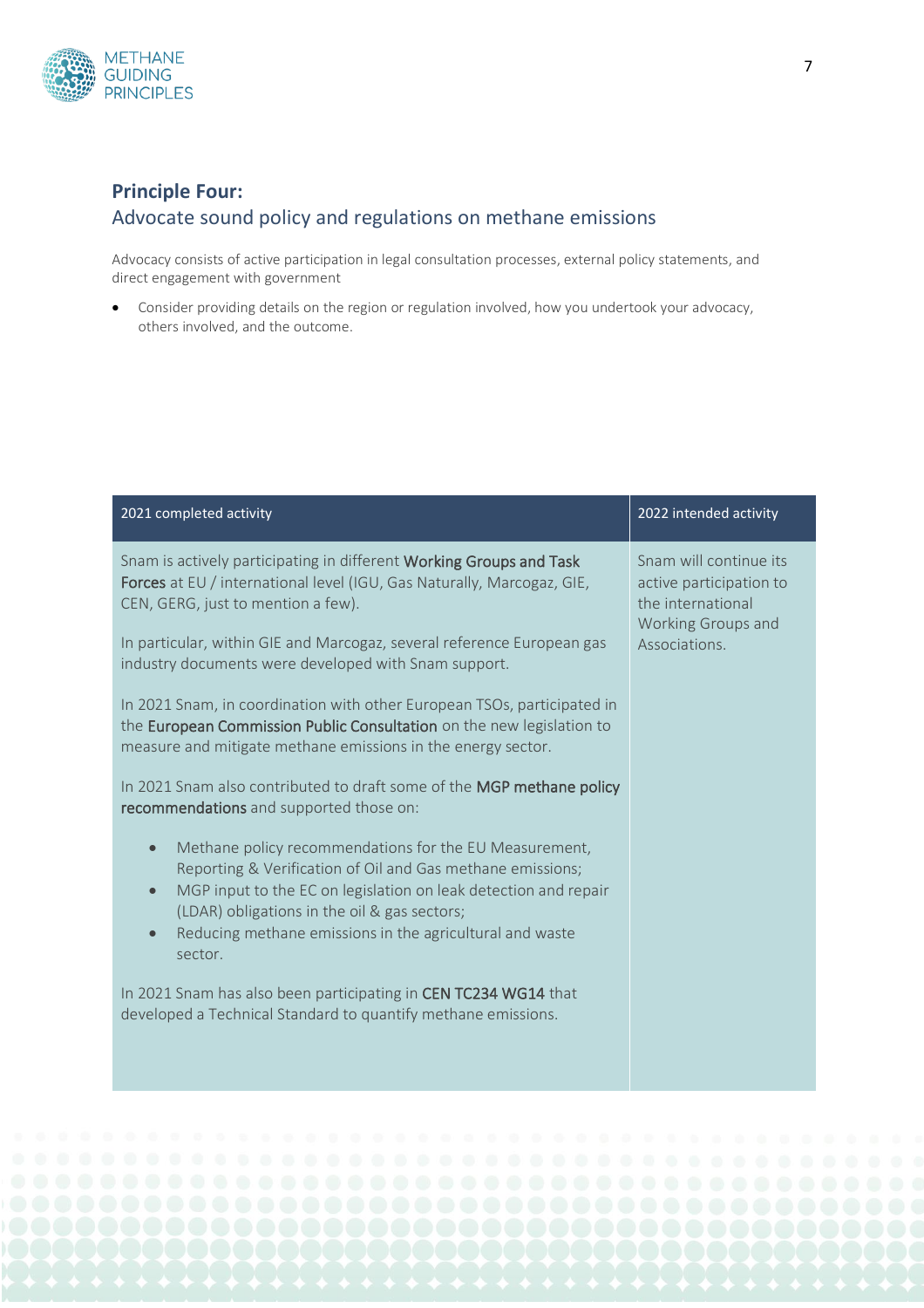

#### **Principle Five:**

#### Increase transparency

Please include answers to the following question:

- 1. Are you participating in OGMP 2.0 or do you intend to do so? If you are participating in OGMP 2.0 you may provide a link to the website.
- Describe what activity you have carried out e.g. providing information in relevant external reports on methane emissions data, methodologies, and progress and challenges in methane emissions management.
- If you have contributed towards the standardisation of comparable external methane reporting describe the activity you have taken.

| 2021 completed activity                                                                                                                                                                                                                                                                                                                                                                                                                 | 2022 intended activity                                                                                                       |
|-----------------------------------------------------------------------------------------------------------------------------------------------------------------------------------------------------------------------------------------------------------------------------------------------------------------------------------------------------------------------------------------------------------------------------------------|------------------------------------------------------------------------------------------------------------------------------|
| Snam activities to reduce emissions, targets and achieved results are<br>disclosed in our Sustainability Report and in our Financial disclosure on<br>Climate Change Report, which can be downloaded from:<br>https://www.snam.it/en/Investor Relations/<br>Reports/Annual_Reports/index.html                                                                                                                                           | In addition to the<br>existing reports,<br>emissions data will<br>also be shared with<br>OGMP, according to<br>the requested |
| Snam has been confirmed among globally recognised companies included<br>in the "A-List" from CDP (formerly the Carbon Disclosure Project) one of<br>the leading non-profit organisations for Carbon Disclosure assessing<br>transparency in the disclosure of information by companies on climate<br>change. This index selects companies that stand out globally for their<br>commitment and transparency in combating climate change. | Reporting Template.<br>Participation to the<br><b>OGMP Task Forces</b><br>and to the CDP will                                |
| Snam also provides maximum disclosure on the main environmental, social<br>and governance aspects through an ESG scoreboard, including, as already<br>mentioned, methane reduction targets. The ESG scoreboard can be seen at:                                                                                                                                                                                                          | continue also in<br>2022.                                                                                                    |
| https://www.snam.it/en/Sustainability/<br>strategy for future/esg scorecard.html                                                                                                                                                                                                                                                                                                                                                        |                                                                                                                              |
| In 2020 Snam joined OGMP 2.0 and participated to the working group that<br>drafted the Framework.                                                                                                                                                                                                                                                                                                                                       |                                                                                                                              |
| Snam is also currently participating to the OGMP Task Forces which are in<br>charge to update the Technical Guidance Documents and the Reporting<br>Template.                                                                                                                                                                                                                                                                           |                                                                                                                              |
|                                                                                                                                                                                                                                                                                                                                                                                                                                         |                                                                                                                              |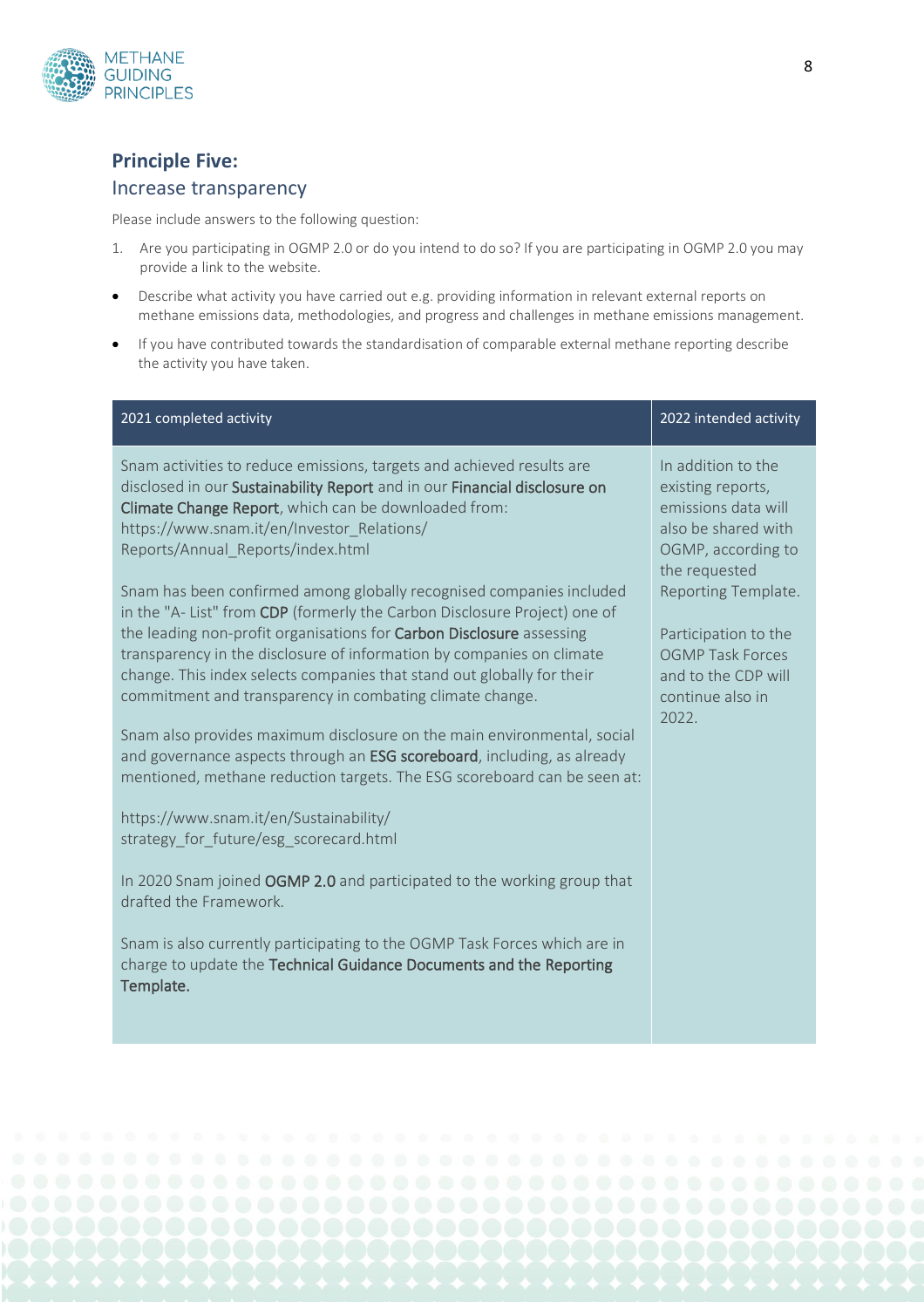

| Do you report<br>absolute<br>methane<br>emissions within<br>your<br>sustainability<br>report?              | Yes<br>https://www.snam.it/en/Investor_Relations/<br>Reports/Annual_Reports/index.html                                                                                                                                                                                                                                                                                                                                                                                                                                                                                                                                                                                     |
|------------------------------------------------------------------------------------------------------------|----------------------------------------------------------------------------------------------------------------------------------------------------------------------------------------------------------------------------------------------------------------------------------------------------------------------------------------------------------------------------------------------------------------------------------------------------------------------------------------------------------------------------------------------------------------------------------------------------------------------------------------------------------------------------|
| If so provide link.                                                                                        |                                                                                                                                                                                                                                                                                                                                                                                                                                                                                                                                                                                                                                                                            |
| Do you report a<br>methane<br>intensity within<br>your<br>sustainability<br>report?<br>If so provide link. | Yes.<br>https://www.snam.it/en/Investor Relations/<br>Reports/Annual_Reports/index.html                                                                                                                                                                                                                                                                                                                                                                                                                                                                                                                                                                                    |
| What are your<br>organisation's<br>total absolute<br>methane<br>emissions?                                 | 21.968 tons of methane (2020 data)                                                                                                                                                                                                                                                                                                                                                                                                                                                                                                                                                                                                                                         |
| Provide a figure<br>in tonnes.                                                                             |                                                                                                                                                                                                                                                                                                                                                                                                                                                                                                                                                                                                                                                                            |
| <b>Provide latest</b><br>data publicly<br>available.                                                       |                                                                                                                                                                                                                                                                                                                                                                                                                                                                                                                                                                                                                                                                            |
| <b>State your</b><br>methodology.                                                                          | To determine emissions, Snam developed in the 1990s its own methodology in<br>co-operation with the US-Gas Research Institute and Radian, compliant with the<br>European Marcogaz methodology, developed by the European Gas Industry. This<br>methodology is integrated with a series of personalized emission factors<br>determined through measures taken in field, on a representative sample of<br>facilities, applying EN 15446 standard. Snam methodology is currently equivalent<br>to a Tier 3 approach, according to IPCC guidelines, and the emission data quality<br>corresponds to a level between 3 and 4, according to the OGMP 2.0 Reporting<br>Framework. |
| <b>State your</b><br>reporting<br>boundary.                                                                | Emissions from operated assests, mainly gas trasmission systems, underground<br>storage sites and LNG terminal.                                                                                                                                                                                                                                                                                                                                                                                                                                                                                                                                                            |
| What are your<br>organisation's                                                                            | 0,55 Tons/Km (2020 data)                                                                                                                                                                                                                                                                                                                                                                                                                                                                                                                                                                                                                                                   |